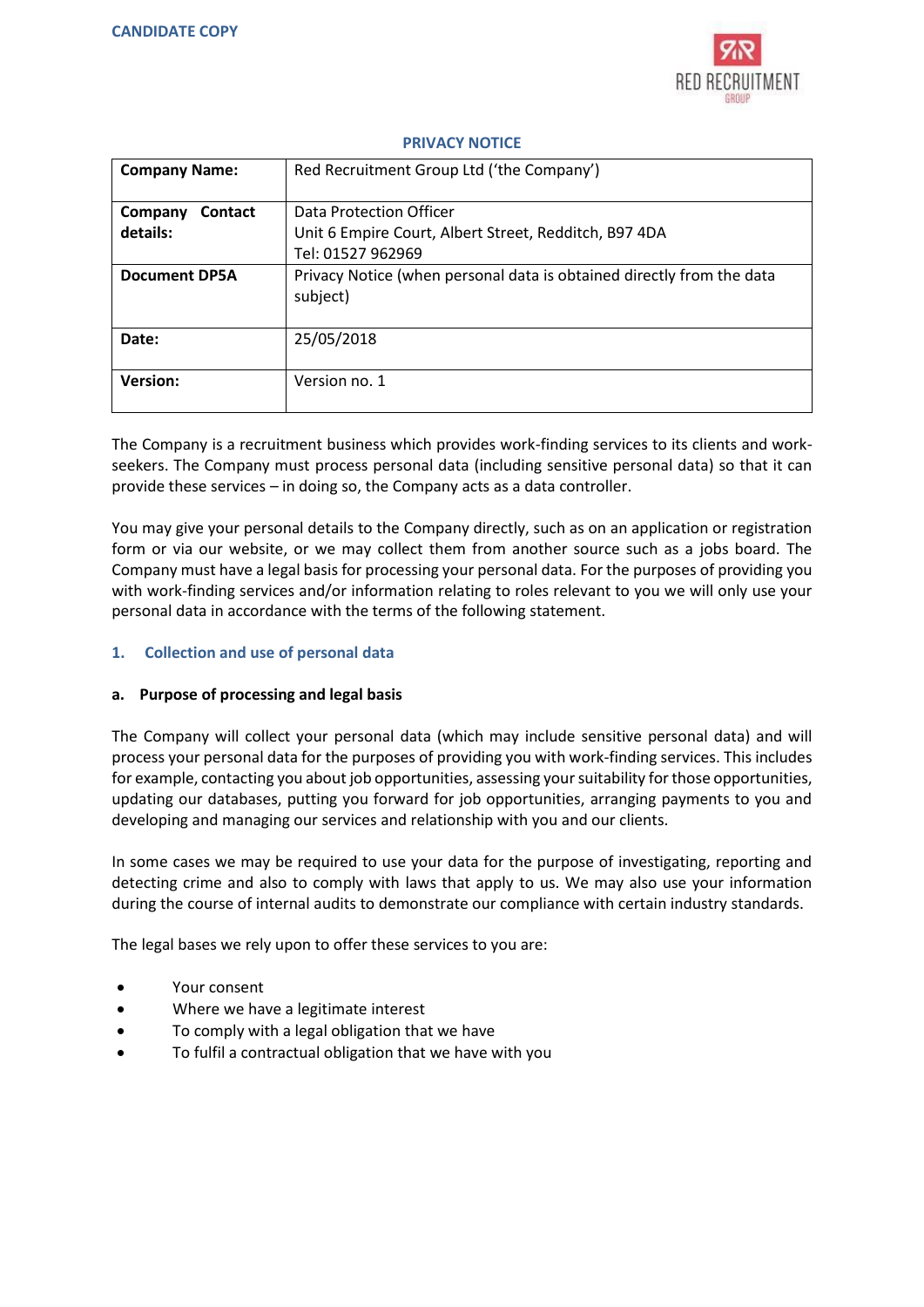## **b. Legitimate interest**

This is where the Company has a legitimate reason to process your data provided it is reasonable and does not go against what you would reasonably expect from us. Where the Company has relied on a legitimate interest to process your personal data our legitimate interests is/are as follows:

- Managing the database and keeping work-seeker records up to date
- Contacting the individual to seek consent where needed
- Providing work-finding services to the individual, including sending information to clients where they have demonstrated an interest in doing that particular type of work but not expressly consented to you passing on their CV

# **c. Recipient/s of data**

The Company will process your personal data and/or sensitive personal data with the following recipients:

- Our payroll department or third party payroll provider
- Our Clients
- Your former or prospective new employers for referencing purposes
- Auditors
- Insurers
- Our legal advisers
- Our IT and software provider
- Any public information sources and third party organisations that we may use to carry out suitability checks on work-seekers e.g. Disclosure and Barring Service (DBS) and DVLA
- Government, law enforcement agencies and other regulator e.g. the Police, Home Office, HMRC, Employment Standards Inspectorate (EASI), GLAA.

## **d. Statutory/contractual requirement**

Your personal data is required by law and/or a contractual requirement (e.g. our client may require this personal data), and/or a requirement necessary to enter into a contract. You are obliged to provide the personal data and if you do not we are unable to provide you with our services.

## **2. Overseas Transfers**

The Company will not transfer the information you provide to us to countries outside the European Economic Area ('EEA') for the purposes of providing you with work-finding services. The EEA comprises the EU member states plus Norway, Iceland and Liechtenstein.

## **3. Data retention**

The Company will retain your personal data only for as long as is necessary for the purpose we collect it. Different laws may also require us to keep different data for different periods of time.

The Conduct of Employment Agencies and Employment Businesses Regulations 2003, require us to keep work-seeker records for at least one year from (a) the date of their creation or (b) after the date on which we last provide you with work-finding services.